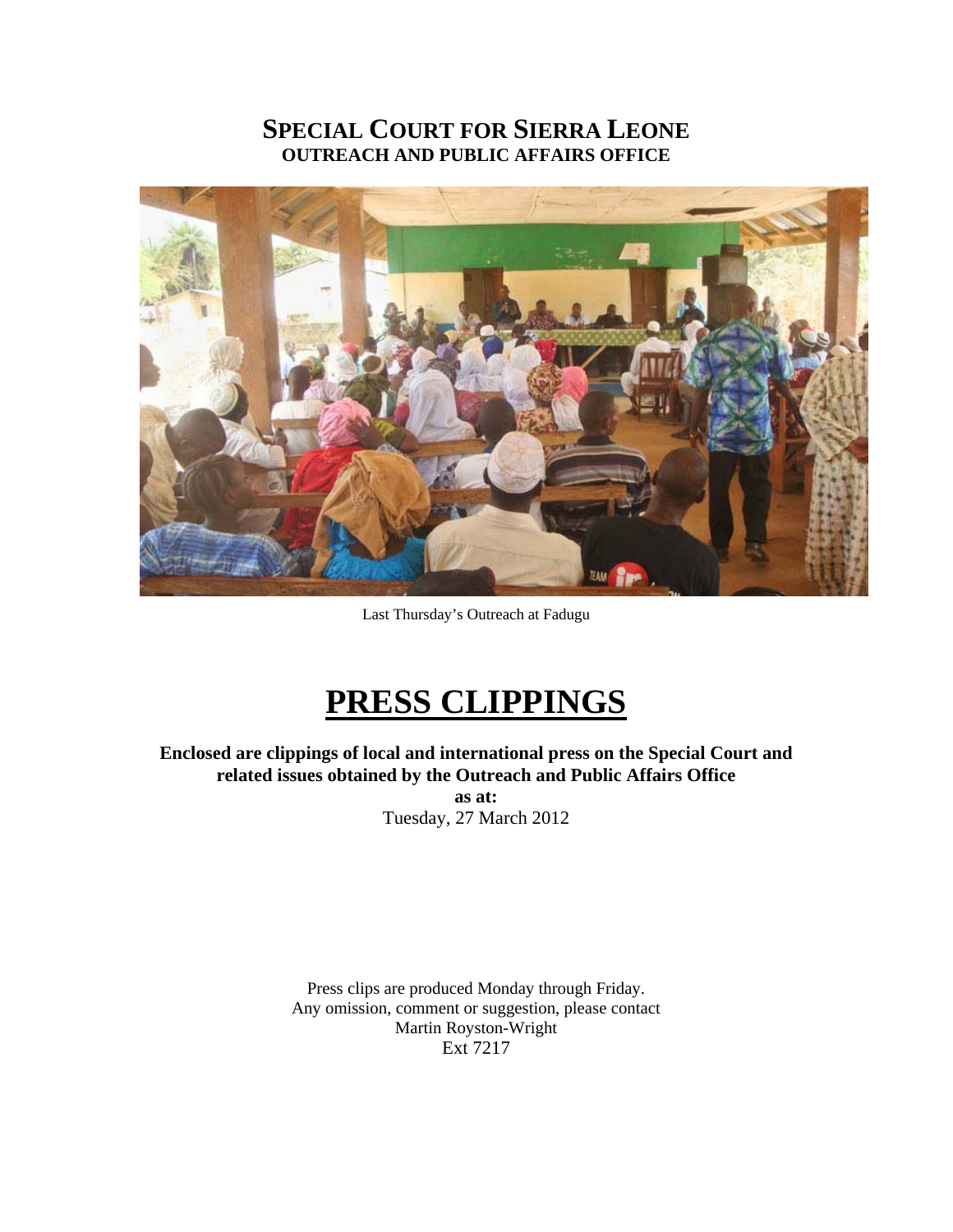| <b>Local News</b>                                                              |             |
|--------------------------------------------------------------------------------|-------------|
| A Look at the Issue of Granting Bail to Accused Persons / Standard Times       | Page 3      |
| <b>International News</b>                                                      |             |
| Is Africa on Trial? $\beta$ <i>BBC</i>                                         | Pages 4-7   |
| British Additional Funding for Tribunals / Kuwait News Agency                  | Page 8      |
| To hell with The Hague! / The Southern Times                                   | Pages 9-11  |
| Child Soldiers: A worldwide Scourge / Los Angeles Times                        | Pages 12-13 |
| UN Tribunal Refers Case of Fugitive Genocide Suspect to Rwanda Court / UN News | Page 14     |
| Rwanda: Is This the Cure for Genocide? / The New Times                         | Pages 15-16 |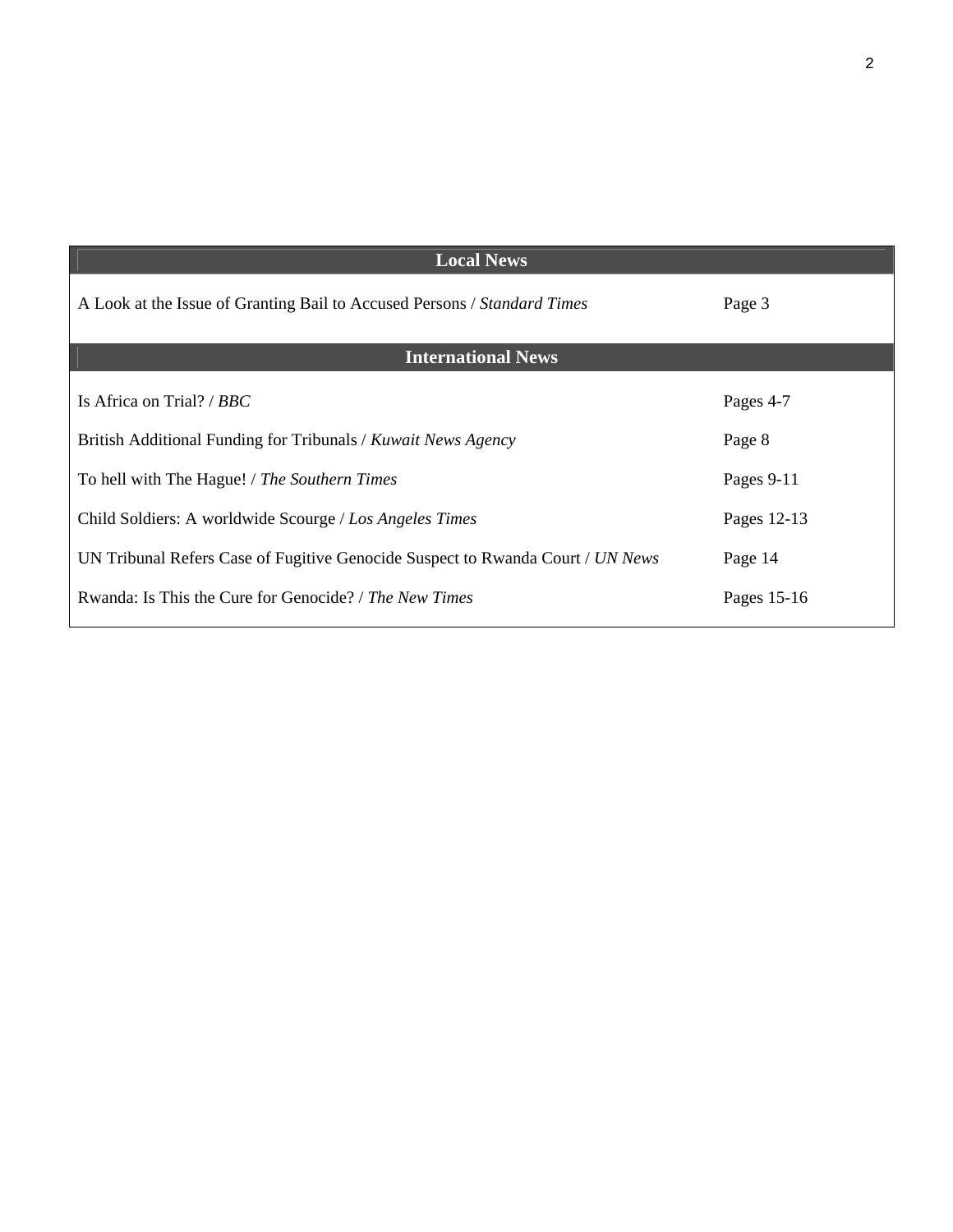### Standard Times Tuesday, 27 March 2012

#### **A Look at the Issue of Granting Bail to Accused Persons**

#### BY UNISSA BANGURA

t seems as if bad decisions in the courts this time around have prompted several observations made by litigants against the widespread disregard by Magistrates. including Justices of the Peace (JPs) who sit as Magistrates, in the various courts by giving a blind eye on the Provisions of Sections 79 of the Criminal Procedure Act of 1965. The Magistrates pay little attention to consistency of procedure when it comes to the question of granting bail

The fundamental principle of the system of justice in Sierra Leone is that any person(s) charged with an offence of any type is presumed innocent until<br>proven guilty. This presumption of innocence does not sit comfortable with the denial of bail to a person charged with any offence, even though in some jurisdictions bail is regarded as a matter for judicial discretion but not a way of punishing the accused as it appears in some cases before the courts. In Sierra Leone the Criminal Procedure Act 1965 establishes a general presumption in favour of bail and can only be withheld in prescribed circumstances.

This writer discovered that sitting Magistrates are hardly following the provision of Section 79 of the CPA, especially on offences which are said to be bail-able offences despite the frequent citing of this provision by members of the Bar. A case in question which forms the main crux of this article is presently pending at the Freetown Magistrate<br>Court N0.3, before Magistrate Bankole Shylon.

Initially, the accused was charged to court on a single count of Conspiracy in early January this year and in his first appearance he was granted stiff bail with serious conditions including two sureties who are to be property owners in the Western Area. Since the Police Prosecutors started leading evidence into the matter for close to three months and found that the evidence adduced before the court can in no way constitute for the accused to stand trial in the High Court, the Police of their own accord decided not to offer any evidence into the matter and applied for the discharge of the accused, which the Presiding Magistrate did accordingly

Court sources further intimated this Press that during the period under which the accused was standing Trial in respect of the first file he was always in compliance with the law and made himself available whenever the case came up for hearing.

Regrettably, in the new file which contains a charge of Conspiracy plus three other charges such as Unlawful Imprisonment which are yet to be proven beyond all reasonable doubt, Magistrate Shylon despite the application for bail made by Defence Lawyer I.S. Koroma on behalf of his client followed by convincing reasons that could have prompted the Magistrate to use his discretion in favour of the accused failed to grant bail. Taking into consideration that the accused was granted bail in the first case, it is but prudent for the presiding Magistrate to have done likewise since there were records to show that he has



never flouted the rules of the court. The accused was all the time willing and able to attend court even if he was sick and to this the Police Prosecutors can attest

But what actually litigants and the general public seem not to understand is the continuous remanding of accused persons at the Pademba Road Prisons for which Magistrate Bankole Shylon is not an exemption, as he most times pay less attention to the issue of bail even though there are observations under the Bail Policy of the Sierra Leone Judiciary 2009 which serves as a guide.

After the accused have suffered some form of punishment by remanding him at the Central Prisons for close to ten days, the Principal Magistrate ingloriously found it necessary to grant stiff bail to the accused and among the conditions attached was that there should be three sureties who should be house owners in the Western Area and each of them to be scrutinized by the Master and Registrar of the High Court.

These conditions of bail imposed by

the Magistrate sound incredible in the minds of the general public, as it was said that such bail conditions should not be granted by a Magistrate taking into consideration his/her jurisdiction

It is very clear under the Bail Policy justification of the Sierra Leone Judiciary which states that the grant or de-Trial of bail cannot be used as a weapon, but a matter of judicial discretion which discretion must be exercised judiciously taking Constitutional, Statutory Provisions and all surrounding circumstances into consideration

The Bail Policy further states that the decision to grant or deny bail to persons in custody is grave indeed and must be made in a way that can be seen to be justified and unbiased and that the Judicial Officers should be mindful of the jail capacity of the prisons and the need to avoid congestion, whilst at the same time weighing the danger of the accused if not granted bail.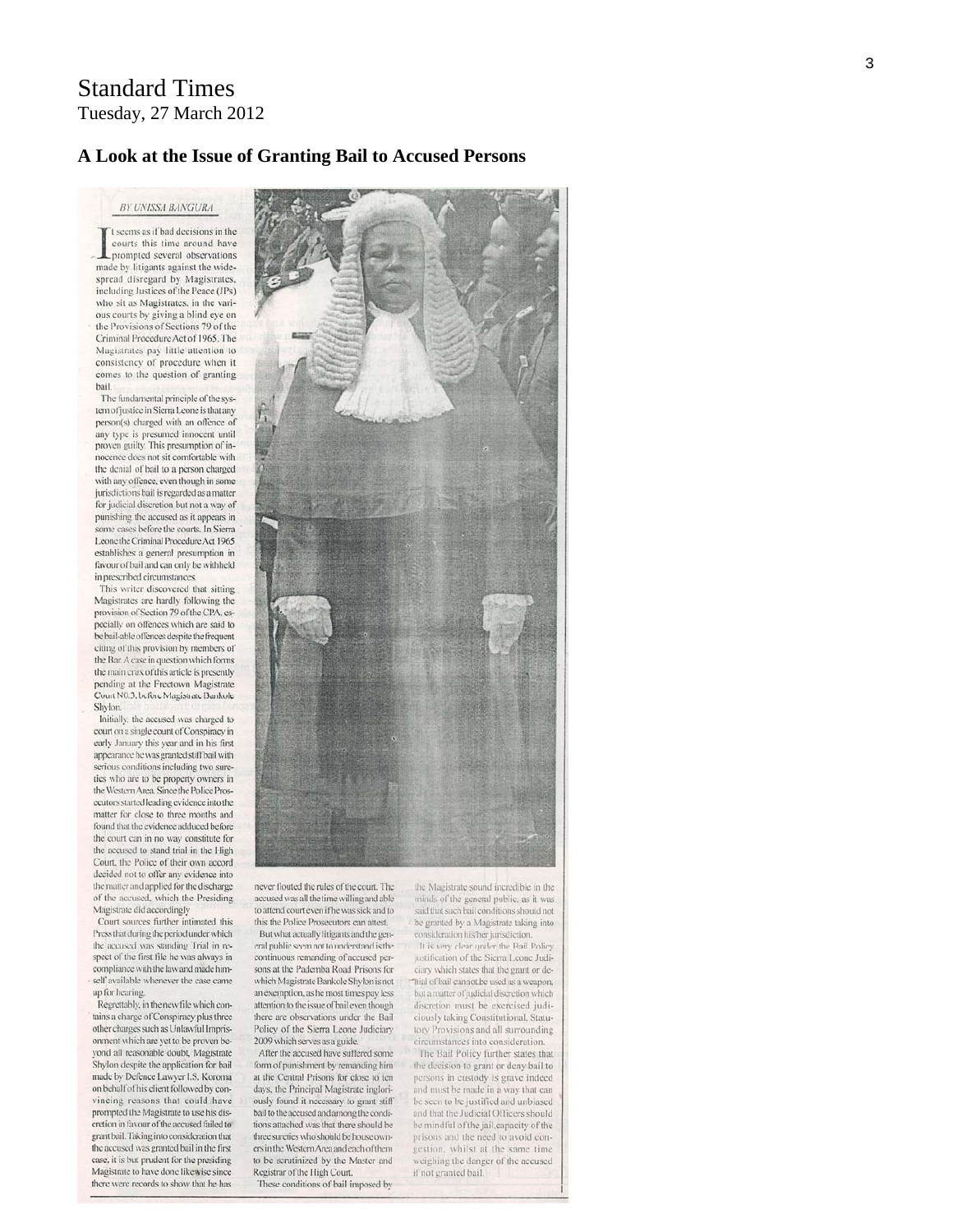BBC Tuesday, 27 March 2012

### **Is Africa on trial?**

The International Criminal Court (ICC) was set up to try those responsible for the most serious crimes in the world - such as genocide, crimes against humanity and war crimes.

So far, all 24 people facing charges - and the only person convicted - are from Africa, leading to accusations of bias. The African Union has said members countries should stop cooperating with the Court.

We asked two experts whether Africa is on trial.

### **NO**



Abdul Tejan-Cole says the African victims of war c rimes welcome the perpetrators facing justice

### *Abdul Tejan-Cole is a former prosecutor at the Special Court for Sierra Leone.*

Two weeks ago, the International Criminal Court (ICC) handed down its first judgment - finding Thomas Lubanga Dyilo guilty of war crimes in eastern DR Congo. While the decision was rightly hailed around the world as a landmark for international criminal justice and the fight against impunity for mass crimes, it also reignited the debate about the ICC and Africa - and particularly the notion that the continent is somehow "on

trial".

It is a version of events that has increasingly come to dominate the debate in Africa with political leaders past and present publicly accusing the ICC of anti-African bias and of persecuting the continent through its prosecutions. But it is almost certainly not the view of the majority of Africans, who want the political and military leaders responsible for international crimes brought to justice.

### **"Start Quote**

*It is farcical that we can equate the trial of 25 accused with the trial of an entire continent"* 

#### End Quote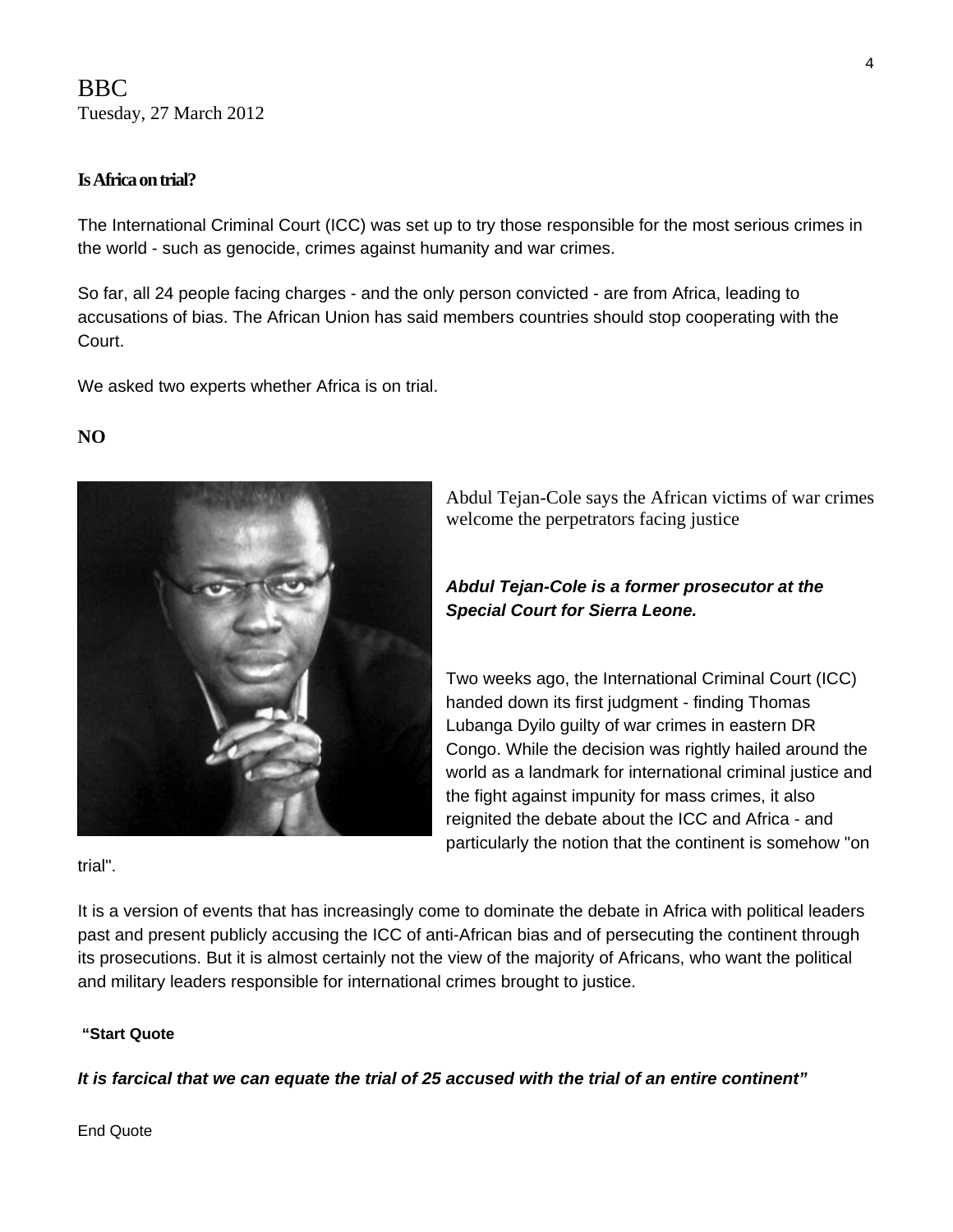And it is definitely not the view of the victims of mass crimes - such as the 129 who participated in the Lubanga trial - who know that their national courts are invariably unable or unwilling to prosecute. And who celebrated when the ICC announced its landmark verdict.

Lubanga is the first person to have been convicted since the ICC was established in 2002. The Court found him guilty of enlisting, conscripting and using child soldiers between 2002 and 2003 when he was Commander-in-Chief of the notoriously brutal Patriotic Forces for the Liberation of Congo (FPLC). Multiple witnesses testified that Lubanga used these children as his bodyguards and that girl soldiers were subjected to sexual violence and rape.

But even as his victims were finally seeing justice being done, critics were condemning the ICC for taking so long and for costing so much, and castigating the prosecutor for not charging Lubanga with sexual violence crimes, despite allegations that women and girls were raped and abused by his forces. Others were wondering when some of Lubanga's co-perpetrators, notably his Rwandan deputy, Bosco Ntaganda, might face trial.

Until his conviction, Lubanga was one of 25 people facing trial in 14 different cases before the ICC. All 25 are Africans. This has generated increasing criticism. The African Union Chair, Jean Ping, has accused the ICC of targeting African leaders unfairly, while the Rwandan President, Paul Kagame, dismissed the Court saying it was made for Africans and poor countries.

### **'White man's Court'**



Africa played a tremendous role in the establishment of the ICC, and only 11 African countries have not signed the Rome Statute while 33 have ratified its provisions, making Africa the most heavily represented region in its membership.

### *Ivory Coast's Laurent Gbagbo ratified the ICC treaty but is now on trial at The Hague*

Fatou Bensouda, "the high rate of referrals in Africa could just as Three of the seven current situations under investigations by the Court - DR Congo, Uganda and the Central African Republic were self-referrals to the Court by the respective governments. According to the Court's incoming Prosecutor, The Gambia's easily show that leaders on the continent were taking their responsibilities to international justice seriously."

Only two situations - Kenya and Ivory Coast - were opened at the instance of the prosecutor. The Kenya situation was opened after Kofi Annan, Chairman of the AU Panel of Eminent African Personalities, handed over a sealed list of suspects to the ICC and after the Kenyan parliament dithered over the establishment of a national tribunal.

In Ivory Coast, it was former President Laurent Gbagbo who accepted the jurisdiction of the ICC in April 2003 under the provisions of Article 12 (3) of the Rome Statute.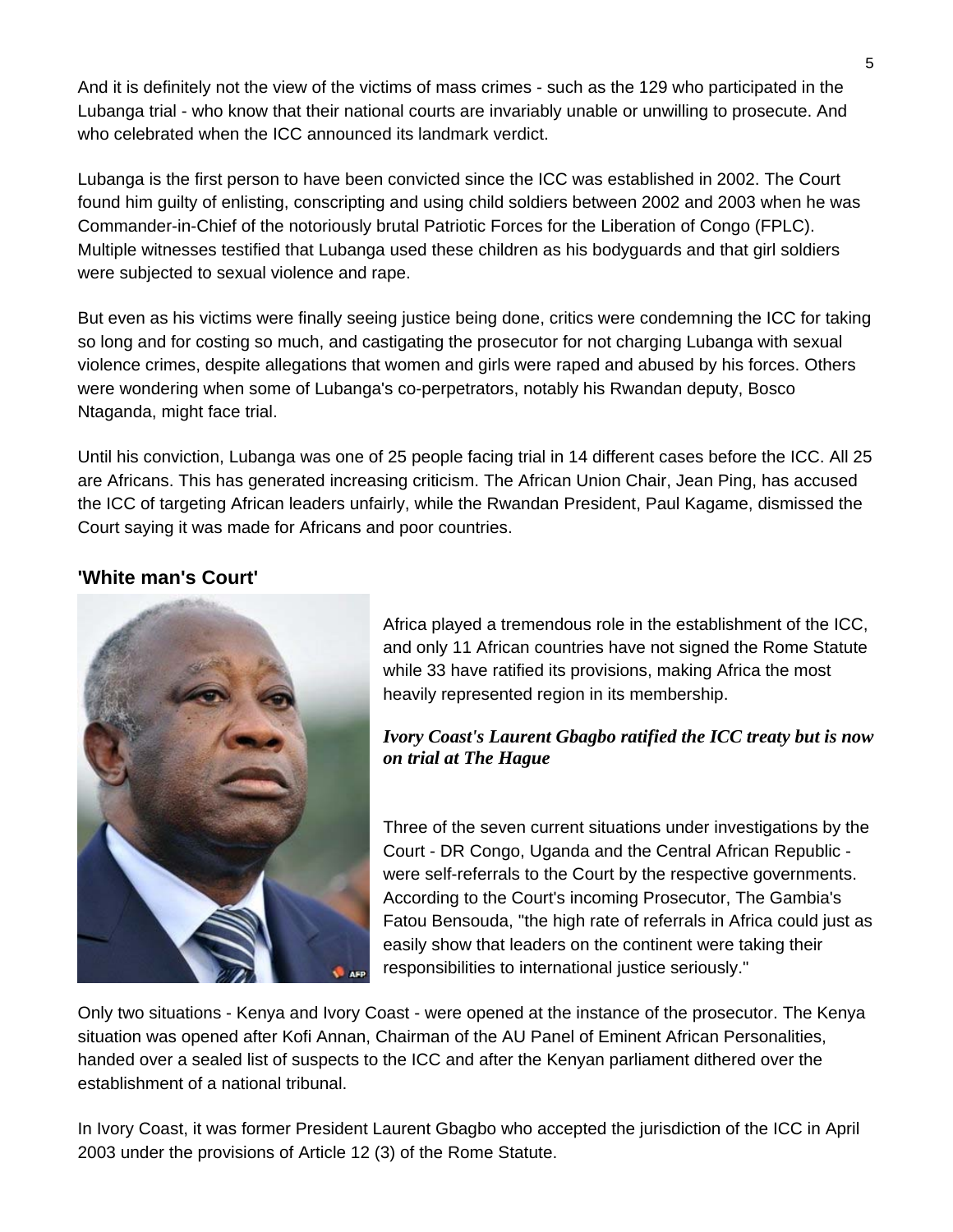Like many other African leaders, Mr Gbagbo was quick to accept the jurisdiction of the Court so that it could prosecute rebels.

However, as soon as he was arrested and hauled off to The Hague, his supporters immediately began referring to the ICC as the "White man's Court" and complaining about its "neo-colonialist" and "imperialist" agenda.

### **'Western interests'**

Contrary to popular opinion, the ICC is not a court of first resort. Entrenched in its statutes is the principle of complementarity - the ICC can only exercise its jurisdiction where the State Party of which the accused is a national or on whose soil the alleged crime was committed, is unable or unwilling to prosecute.

### **International Criminal Court (ICC)**



- Set up in 2002
- Ratified by 114 countries but not US, Russia, Israel, Iran, Egypt, China, India, Pakistan, among others
- Goal: To bring to justice those responsible for the worst crimes committed anywhere in the world
- Only verdict against DR Congo warlord Thomas Lubanga
- 24 others facing trial all from Africa
- Opened cases in Uganda, DR Congo, Sudan, Central African Republic, Kenya, Libya, Ivory Coast, Libya
- Studying at least five situations outside Africa: Afghanistan, Colombia, Georgia, Honduras and South Korea
- The Palestinian National Authority has asked the ICC prosecutor to accept jurisdiction over alleged crimes committed in Gaza

Many African countries will be unable to prosecute even if they want to because their judiciaries lack the capacity to prosecute the crimes in the Rome Statute and because their parliaments have failed to domesticate the relevant laws.

In the case of Kenya, even though Kofi Annan and others supported a "Kenyan-owned and Kenyan-led process", the country's parliament failed to pass the necessary laws to create a Special Tribunal thus giving the ICC jurisdiction.

Even though its criteria for selecting situations does not include geographical considerations, the perception that the Court is only targeting Africans will remain until it launches its first non-African prosecution.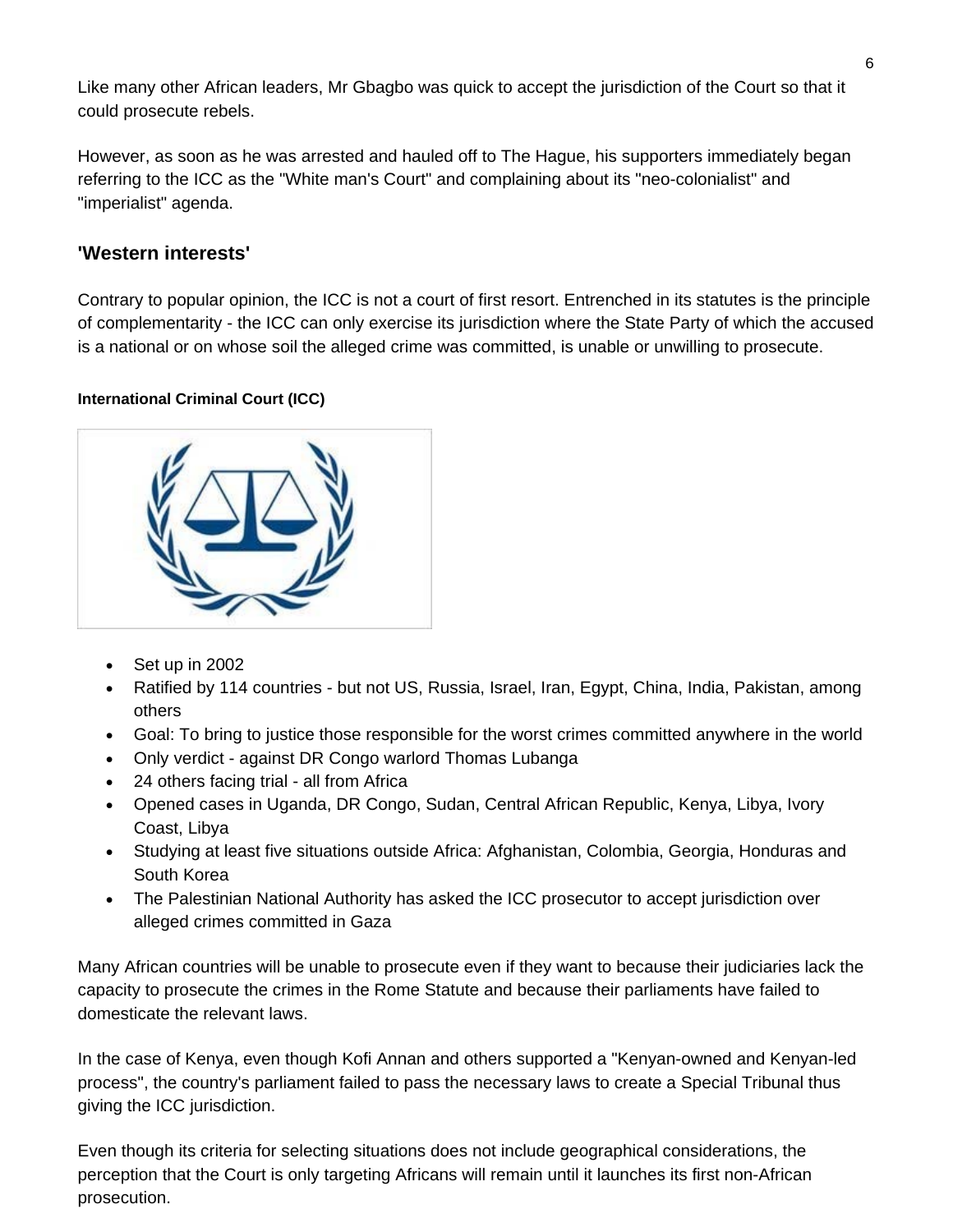And while it is true that the ICC can be lambasted for inconsistent case selection, there is not a single case before the Court that one could dismiss as being frivolous or vexatious.

They might all be African but they are also all legitimate. It is farcical that we can equate the trial of 25 accused with the trial of an entire continent.

### **Greater balance**

In addition, the Court is currently analysing at least five situations outside Africa - including Afghanistan, Colombia, Georgia, Honduras and South Korea - all of which are awaiting determination by the prosecutor as to whether or not to open formal investigations.

### **"Start Quote**

### *Ordinary Africans are not complaining"*

End Quote

The Palestinian National Authority has also petitioned the ICC prosecutor to accept jurisdiction over alleged crimes in Gaza from 1 July 2002, when the Rome Statute entered into force.

The Court has certainly made some missteps in its first decade. For example, the judges in the Lubanga trial were far from impressed by the prosecutor's use of intermediaries during the investigation.

And there is clearly a need to ensure greater balance in the geographical scope of the ICC's investigations and prosecutions. But there is not a case before the Court that critics can honestly argue should not be there.

And ordinary Africans are not complaining. Many have suffered at the hands of the perpetrators of mass crimes - and know that there is little chance that they will see justice done without international tribunals like the ICC.

Victims of the alleged atrocities of Chad's former President, Hissene Habre, have for several years been lobbying the Senegalese government to ensure that justice is done - but to little avail.

Had Mr Habre's alleged crimes been committed after 1 July 2002, his victims may have had their day in court just like Lubanga's.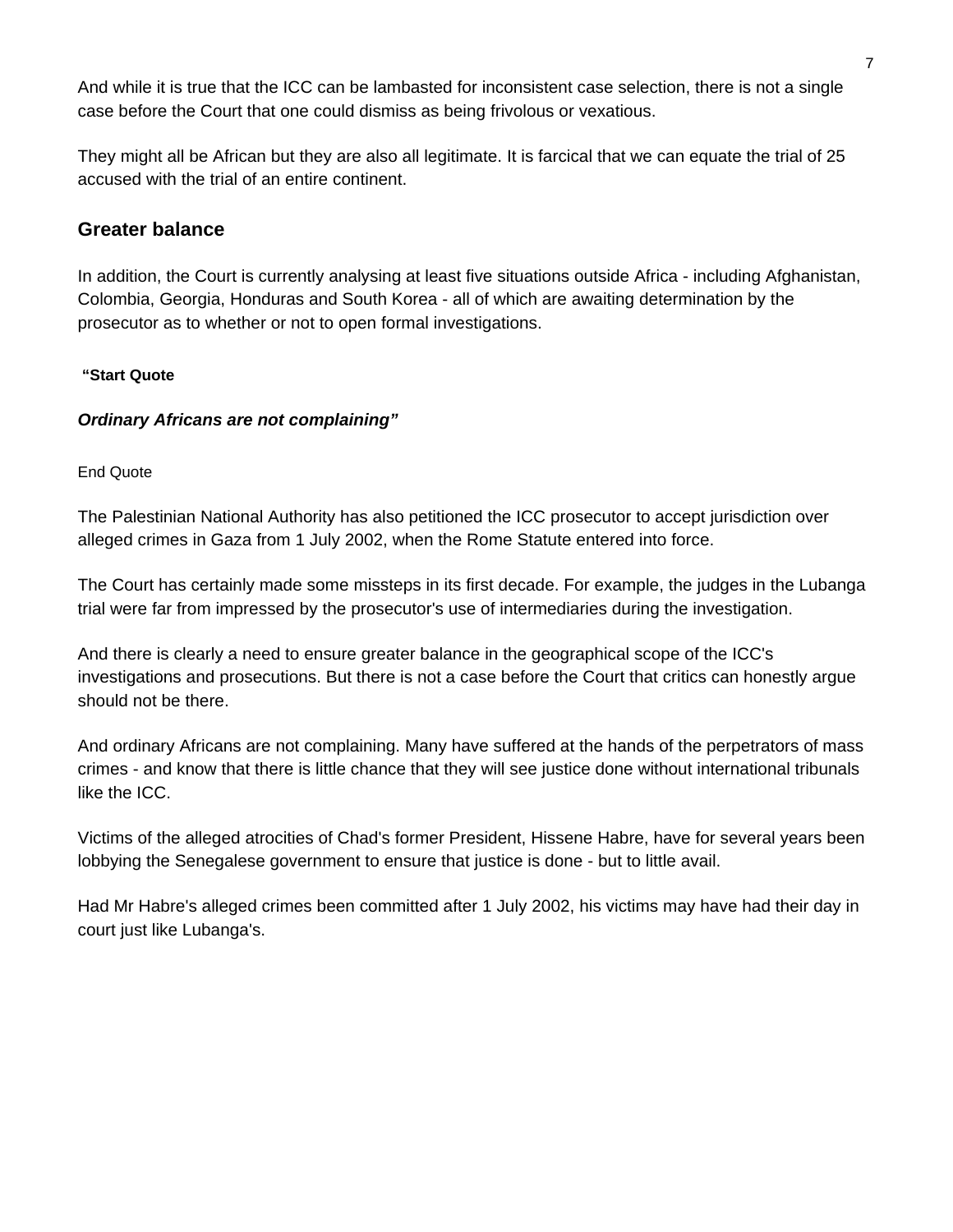### Kuwait News Agency

Monday, 26 March 2012

#### **British additional funding for tribunals**

Britain's Foreign Secretary William Hague announced Monday additional funding for the special international criminal tribunals for Lebanon, the Extraordinary Chambers in the Courts of Cambodia and the Special Court for Sierra Leone.

In a written statement to Parliament he said: "In line with the Foreign Office's Strategic Framework priority of Safeguarding Britain's national security by countering terrorism and working to reduce conflict, and as a demonstration of the Government's continued support for international justice as a key pillar of our foreign policy, I am pleased to announce additional UK funding for these Special Tribunals". Britain will provide one million pounds to the Special Tribunal for Lebanon, taking the UK's total contribution to 3.3 million pounds since 2009, Hague said.

This contribution underlines the UK's steadfast support for the Special Tribunal which is "key" to holding to account of those guilty of serious crimes and ending the climate of impunity for political assassination in Lebanon.

The UK is, and will remain, committed to working towards Lebanon's continued sovereignty and stability, he pledged. The UK will also contribute a further 750,000 pounds to the Extraordinary Chambers in the Courts of Cambodia, taking the UK's total contribution to around 4.4 million pounds since 2006. The minister affirmed that this demonstrates the UK's continued commitment to Cambodian reconciliation and development and bringing justice to the victims, and families of victims of the horrific atrocities and deaths of around 2 million Cambodians under the Khmer Rouge.

Finally, Britain will make available an additional 600,000 pounds for the Special Court for Sierra Leone, taking the UK's total contribution to around 27.6 million pounds since 2002. This will help allow the Special Court to complete the trial of Charles Taylor, former President of Liberia. The Special Court will be the first court to deliver judgement on a former head of state related to charges of war crimes for actions while in office, the statement noted.

The UK believes there should be no impunity for the most serious crimes at the international level. "The effective prosecution of those who commit these crimes is fundamental to preventing such crimes, which in turn is vital in the development of communities which are more stable and prosperous", Hague stressed.

He applauded the important continuing work of all of the international tribunals. (end) he.sd KUNA 261837 Mar 12NNNN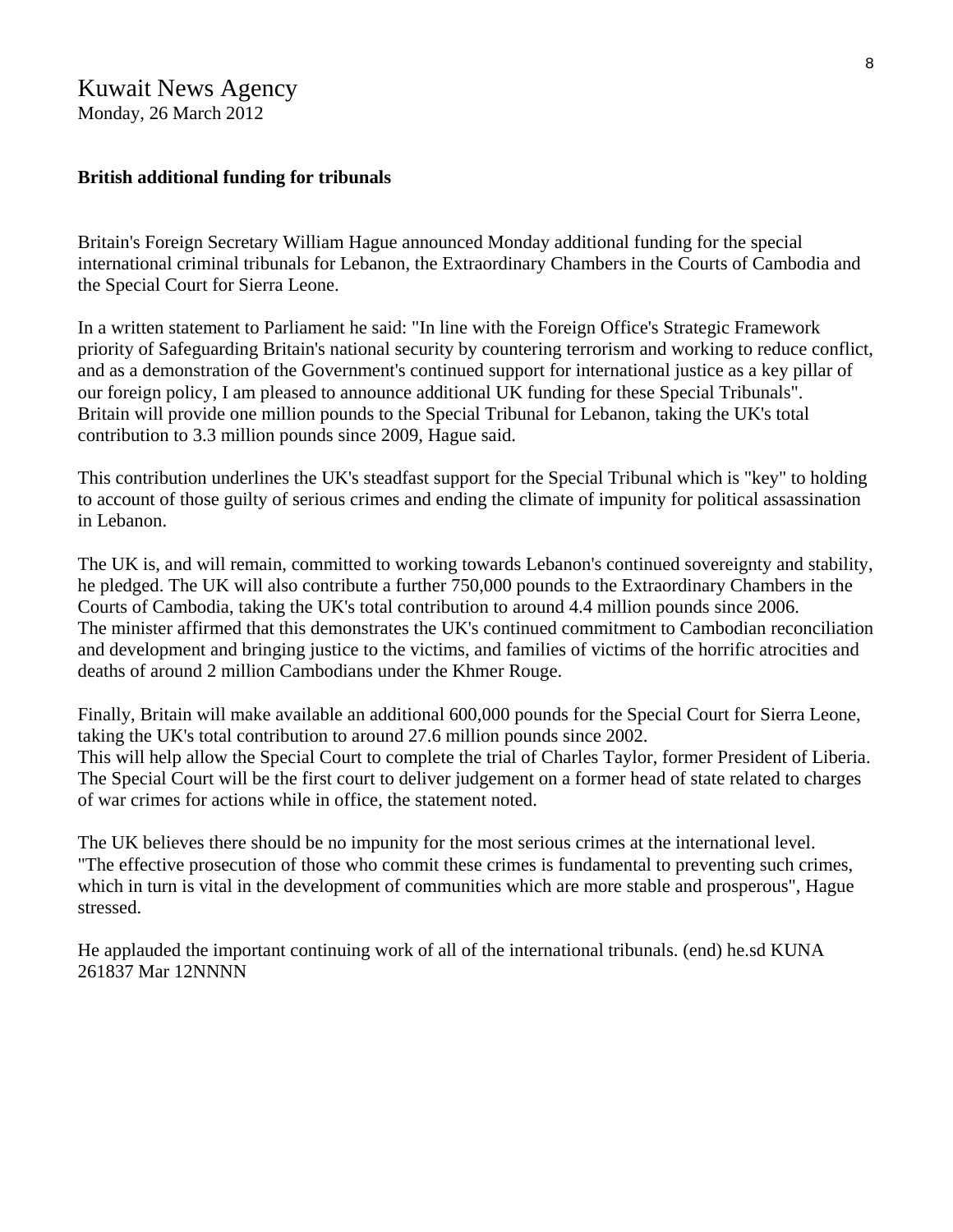### Opinion

### **To hell with The Hague!**

The International Criminal Court (ICC) at The Hague in The Netherlands is one of the greatest achievements of the international community.

It provided an opportunity to end widespread oppression of weak states by the powerful.

Unfortunately, that has not been the case.

The ICC serves as a tool with which to beat Africa while ignoring the excesses of the powerful and rich in the West.

Africa is still waiting for an explanation on why the ICC is preoccupied with the continent and yet Western countries continue to commit and fund atrocities all over the world.

Most recently, we have seen the recent conviction of Congolese warlord, Thomas Lubanga, for conscripting child soldiers in the DRC.

No one can, nor should, defend Lubanga's activities in Central Africa.

The continent does not need the likes of him.

Lubanga (51) was found guilty of enlisting child soldiers to fight for his militia in a gold-rich region of the DRC in the bloody four-year war that ended in 2003.

Prosecutors told the court that militia under Lubanga's control abducted and conscripted children as young as 11 from their homes, schools and football fields to serve as soldiers, and that young girls were used as sex slaves.

We are told that Lubanga's fate at the hands of the international justice system will send a strong and spine-chilling message to those associated with war crimes in the world.

#### **What a laugh!**

The ICC has been unnervingly silent about the roles that Uganda and Rwanda played in the deaths of millions of people in the DRC.

Is this because these countries were acting with the backing of the US, Britain, France and other Western powers?

Are they afraid that these Western powers and their leaders would be implicated in the murders of millions should Rwanda and Uganda be investigated?

This certainly seems to be the case.

After all, nothing has been done about George W Bush and Tony Blair's wars in the Middle East.

The Hague is also in the process of pinning down former Liberian President, Charles Taylor, for conscripting child soldiers, gross human rights abuses and the murder of innocent civilians in the sponsored civil war during his reign.

No right-thinking African would side with Taylor's atrocious killings in Liberia. But anyone with a sense of justice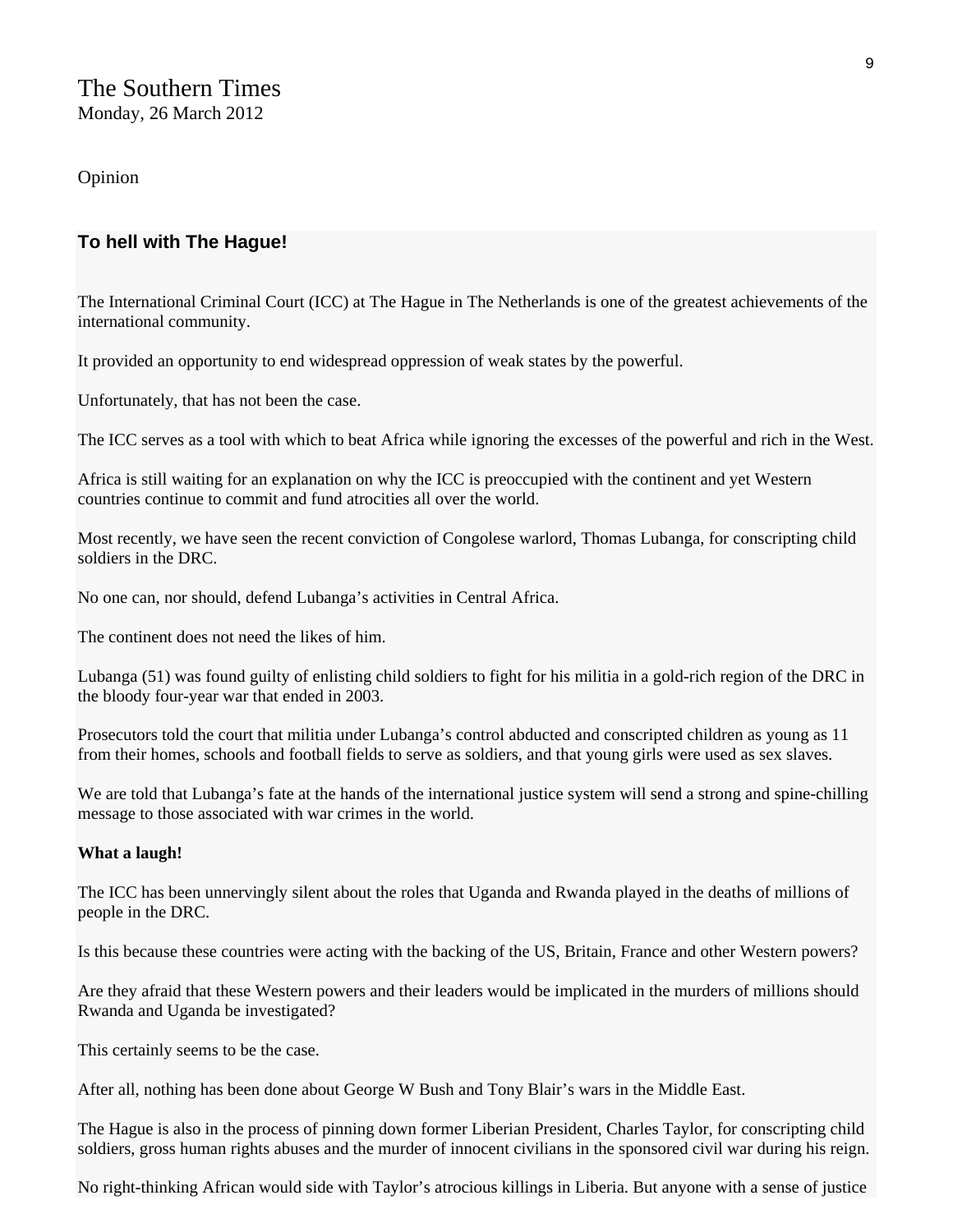would want the ICC to probe how the US and other Western countries created the monster that was Charles Taylor, how they abetted his rule and how they benefitted from his abuses.

That would surely set a benchmark for the world on what should be done to perpetrators of war crimes and killing of innocent civilians.

The media has quoted Zimbabwe's Minister of Justice, Patrick Chinamasa, as saying the ICC, although an important institution, has all too often lacked fairness. According to Chinamasa, the ICC is a "glorified kangaroo court lacking impartiality".

This is criticism that many people hold to be true.

The selective prosecution at The Hague that has seen the likes of Blair, Bush, Kagame and Museveni going scotfree does nothing to instil faith in the international justice system.

Just last year, the West was complicit in starting a war in Libya that resulted in the death of an untold number of civilians and forcing a change of government.

Nothing has been done about that, but the ICC is eager to prosecute members of the former regime led by Muammar Gaddafi, who was murdered in broad daylight.

Former US Secretary of State, Collin Powel, is on record confessing that the Bush regime that he worked for lied so that it could start the war in Iraq.

Powell told Al Jazeera late last year that: "It turned out, as we discovered later, that a lot of sources that had been attested to by the intelligence community were wrong.

"I understood the consequences of that failure and, as I said, I deeply regret that the information - some of the information, not all of it - was wrong.

"It has blotted my record, but - you know - there's nothing I can do to change that blot.

"All I can say is that I gave it the best analysis that I could."

Is that good enough when tens of thousands of civilians have been murdered by the US in Iraq to date?

Does that testimony not lay the basis for at least an investigation into the war on Iraq?

Many thousands more have perished in Afghanistan at the hands of the American and British governments.

The number of those dead in Libya has not been – and will likely not be – quantified.

Who is demanding justice for the people of Afghanistan, Iraq, Libya and the DRC among other places where the West is committing crimes against humanity?

But complaining about the injustice of the system is not enough. Africa must retaliate. Namibia's Founding President, Dr Sam Nujoma, recently told The Southern Times that Africa must prepare for war because that is the only language that the West understands.

#### **And he is right!**

Zimbabwe's President Robert Mugabe has often called for Africans to stand together in defence of their own sovereignty.

#### He is also right!

What stops Africa from defending its own, from simply saying to the West we will not give you our diamonds,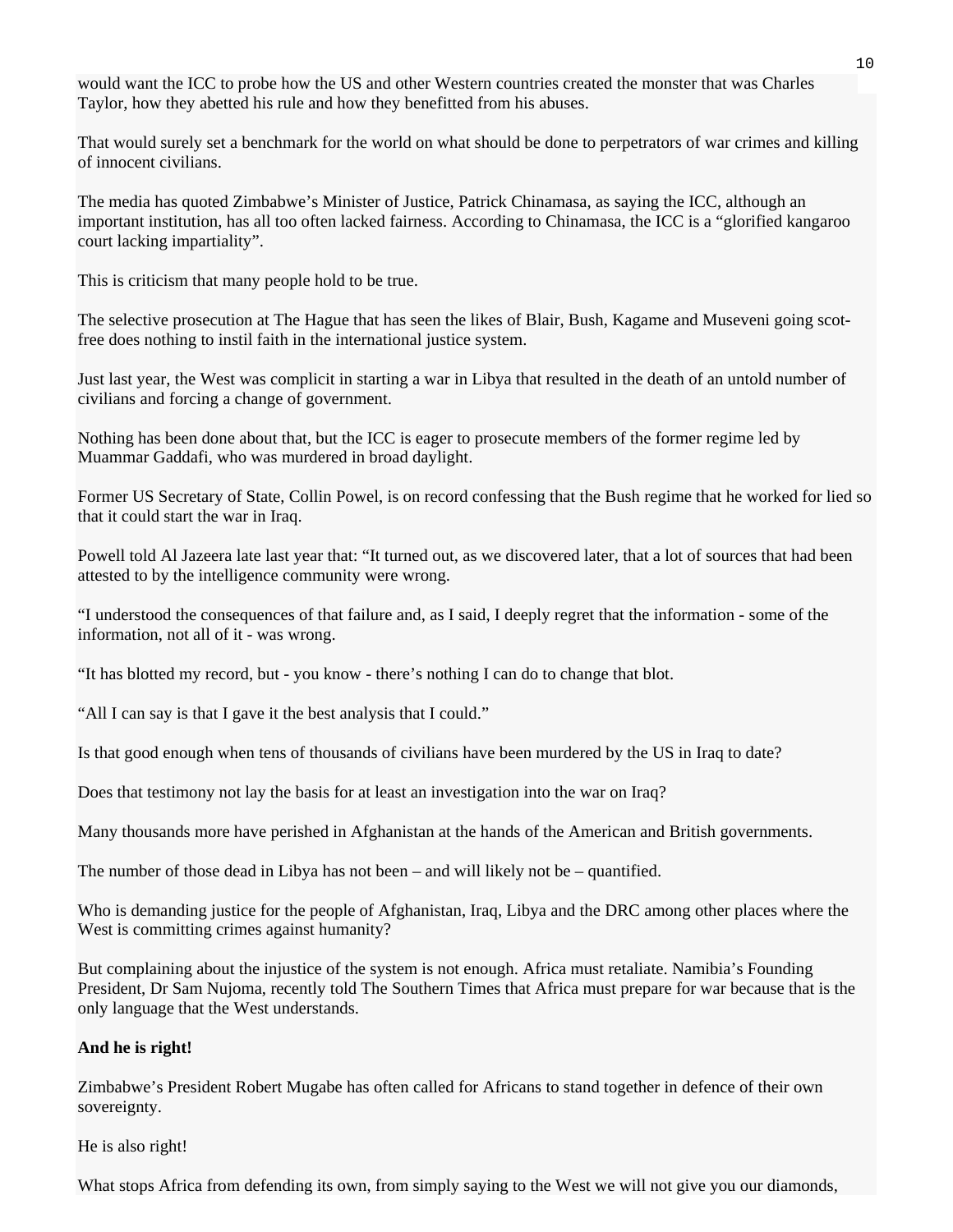gold, platinum, uranium etc if you keep on oppressing us?

They cannot bomb us all if we stand united.

The reason why African states are picked off and their leaders shipped to The Hague is because we stand aloof and allow such things to happen. The US has a law called the American Service members Act that allows Congress to declare war on The Hague if any American is taken to that court.

So why do we try and act more "democratic" than those who preach this "democracy" to us?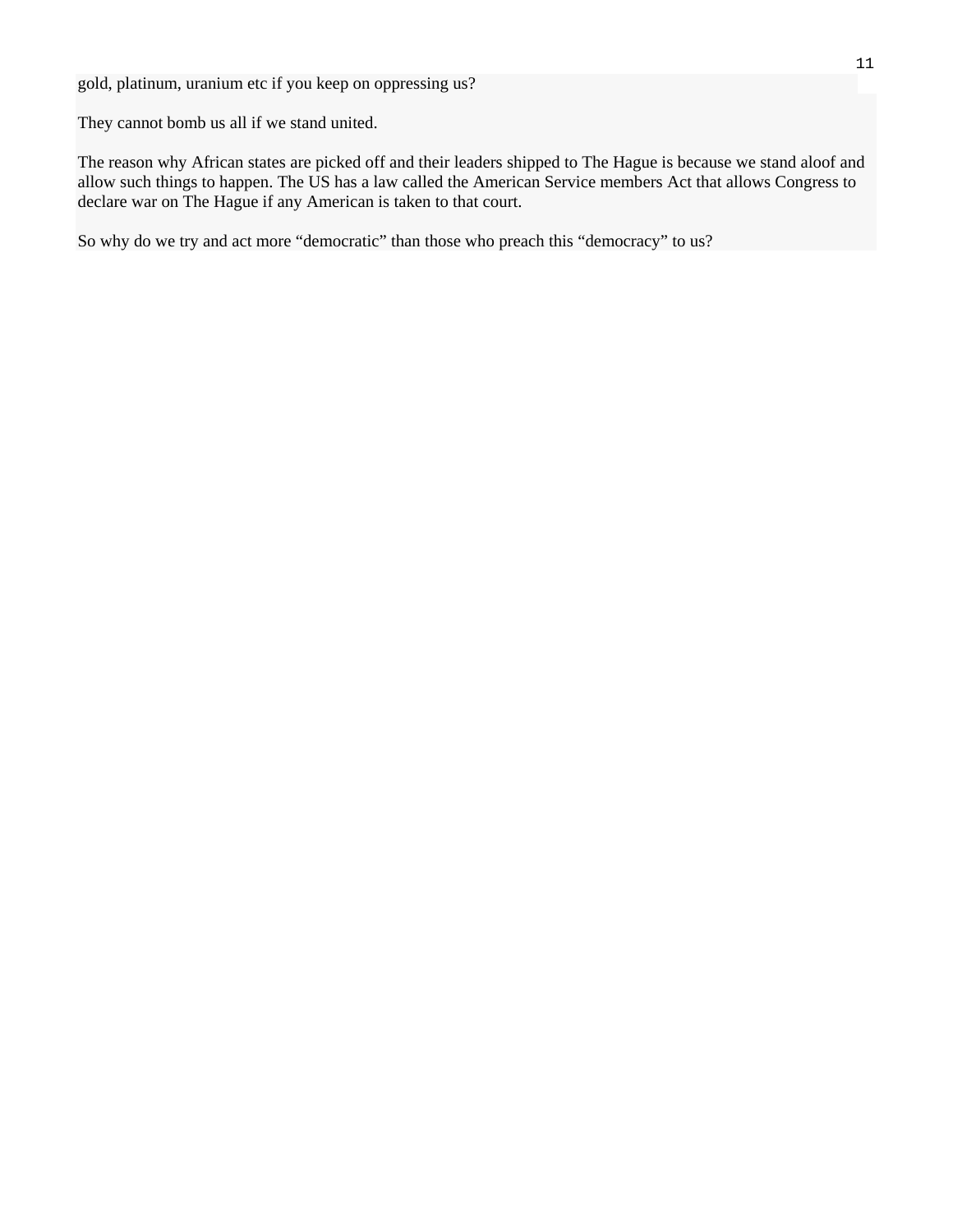### Los Angeles Times Monday, 26 March 2012

### **Child soldiers: A worldwide scourge**

Joseph Kony, Thomas Lubanga and Charles Taylor are just the tip of the iceberg. The use of children as soldiers extends far beyond Africa.

Last week in The Hague, the International Criminal Court, or ICC, found the Congolese warlord Thomas Lubanga guilty of recruiting and using child soldiers in the armed conflict in that country, sealing his fate as the court's first convicted war criminal.

At the same time, the viral video "Kony 2012"has seemingly achieved its goal of making Joseph Kony, another rebel commander facing an ICC arrest warrant, notorious for his alleged crimes, including the abduction of an estimated 30,000 children for hisLord's Resistance Army. Millions of people have viewed the video, with millions more learning about Kony, who is still at large, through mainstream media coverage of the campaign.

Kony, Lubanga and Charles Taylor could be regarded as the three most infamous child soldier recruiters in the world today. Taylor, the former president of Liberia, is awaiting a verdict from the Special Court for Sierra Leone on charges of recruiting child soldiers and other crimes.

Together, the three may bear responsibility for forcing tens of thousands of children into brutal and deadly wars.

But the use of child soldiers extends far beyond Central and West Africa. Today, child soldiers are fighting in at least 14 countries, including Colombia, Myanmar (also known as Burma) and Afghanistan. In most of these cases, there have been no arrest warrants, no trials and no convictions for those responsible.

The United Nations has identified more than a dozen "persistent perpetrators," governments and armed groups that are known to have used child soldiers in active conflict for more than 10 years. The Revolutionary Armed Forces of Colombia, or FARC, rebels in Colombia, for example, have recruited children as young as 7 and forced them into combat. They execute fighters who try to desert.

In some cases, military recruiters not only escape punishment but are rewarded for bringing children into their forces.

On the Thailand-Burma border, I interviewed boys who had escaped from Burma's army. Some were only 11 years old when recruiters threatened or coerced them into joining the army. They said that when they arrived at the recruitment center, the commanders not only turned a blind eye to the boys' young age but gave the recruiters cash and bags of rice.

The situation in a few countries is becoming notably worse. In Afghanistan, the Taliban has stepped up its use of children for suicide attacks. In Somalia, the Islamist armed group Shabab has increasingly targeted children for forced recruitment, often abducting children as young as 10 from their homes or schools.

Lubanga's conviction is a landmark. But more action is needed to address the problem globally.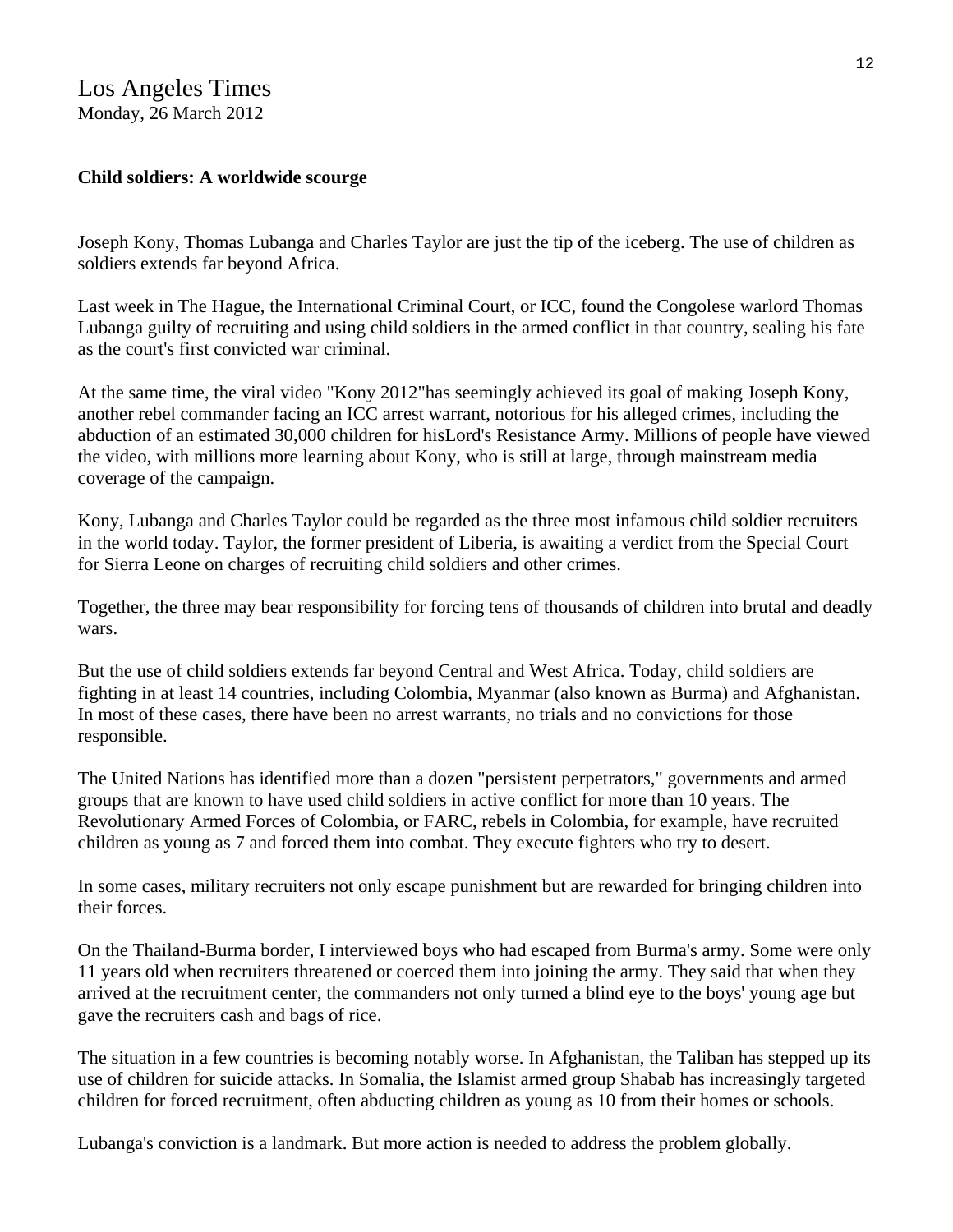At the national level, governments need to crack down on commanders who recruit children. Burma has prosecuted some low-level soldiers but no high-ranking officers. In the Democratic Republic of Congo, not only is Bosco Ntaganda, one of six wanted by the ICC for recruiting child soldiers, still at large, but he has been promoted to the rank of general in the national army.

Other governments may be complicit in the use of child soldiers by other countries. The United States, for example, continues to provide military assistance to governments using child soldiers in their national forces, including the Democratic Republic of Congo and Yemen, despite U.S. laws prohibiting such aid.

Lubanga and Taylor are facing real consequences for their use of child soldiers. Kony, if apprehended, could also face decades in prison.

But the scourge of child soldiers reaches around the globe. To end the use of child soldiers, we can't stop with these three.

Jo Becker is the children's rights advocacy director for Human Rights Watch. She has investigated the recruitment and use of child soldiers in Uganda, Burma, Sri Lanka, India and Nepal.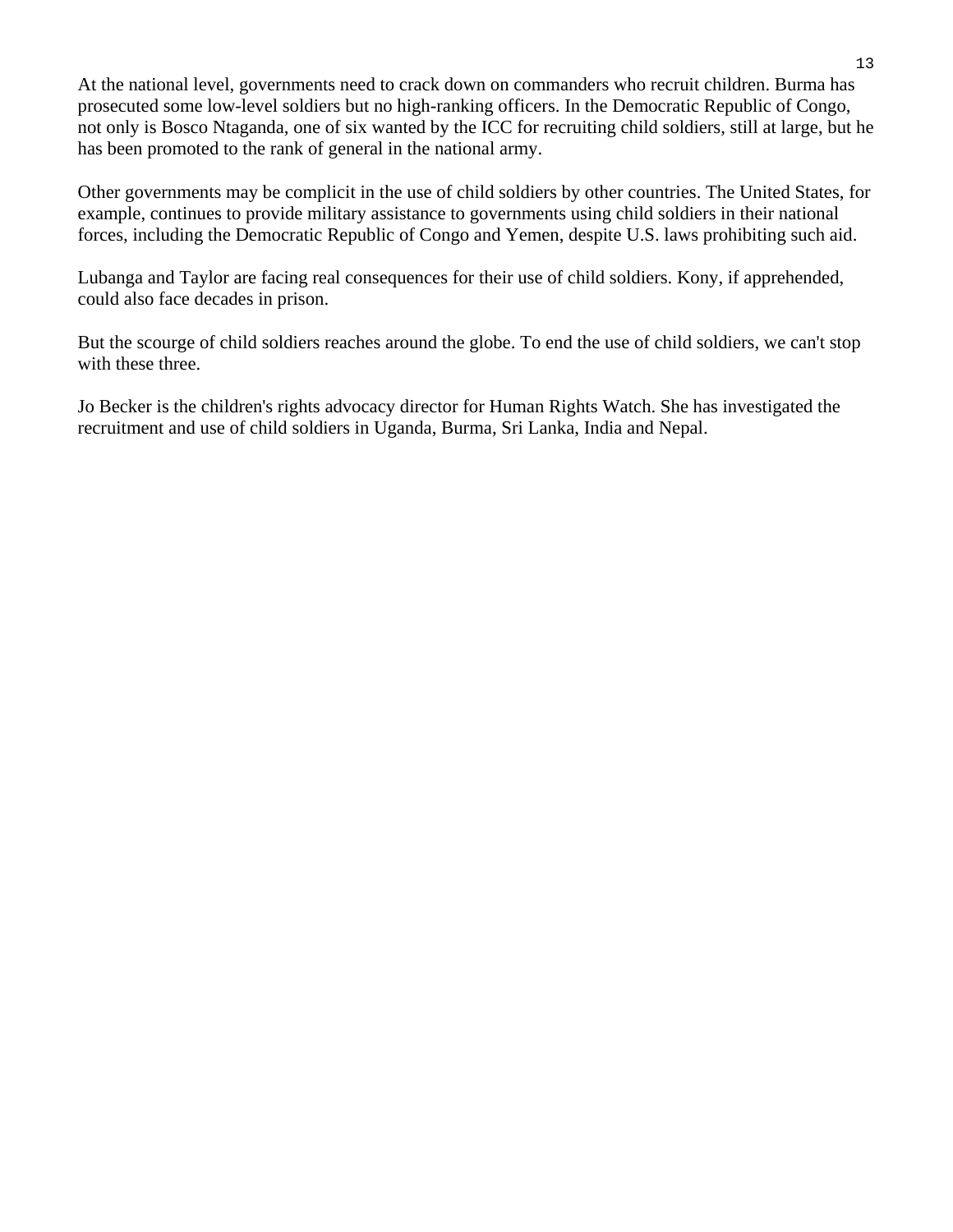### **UN Tribunal Refers Case of Fugitive Genocide Suspect to Rwanda Court**

The United Nations tribunal trying key suspects implicated in the 1994 genocide in Rwanda today ordered the case of an indicted suspect who remains at large be referred to the Rwandan High Court for trial.

The referral chamber of the UN International Criminal Tribunal for Rwanda (ICTR) ordered that the case regarding Charles Sikubwabo, the suspect, be referred to the authorities in Rwanda who will in turn send it for trial by the High Court.

Mr. Sikubwabo, a former mayor of Gishyita in the western Kibuye prefecture, is charged with genocide or complicity in genocide, as well as conspiracy to commit genocide and crimes against humanity. In November 2010, the ICTR's Prosecutor had requested that the court refer the case to Rwanda.

In today's announcement, judges ordered that Mr. Sikubwabo's case be handed over to the Prosecutor-General of Rwanda, as soon as possible and no later than 30 days after the ICTR decision has become final.

The referral chamber expressed its hope that Rwanda, in accepting referrals from the ICTR, will put into practice commitments it has made about its good faith, capacity and willingness to enforce the highest standards of international justice in the referred cases.

The ICTR judges requested Rwanda to provide the tribunal or the International Residual Mechanism for Criminal Tribunals with quarterly reports on efforts taken to apprehend Mr. Sikubwabo until the time when the accused is arrested or Rwanda receives news and confirmation of his death.

Based in the northern Tanzanian town of Arusha, the ICTR was set up after the Rwandan genocide, when at least 800,000 ethnic Tutsis and politically moderate Hutus were killed during three months of bloodletting that followed the death of the then-president Juvenal Habyarimana.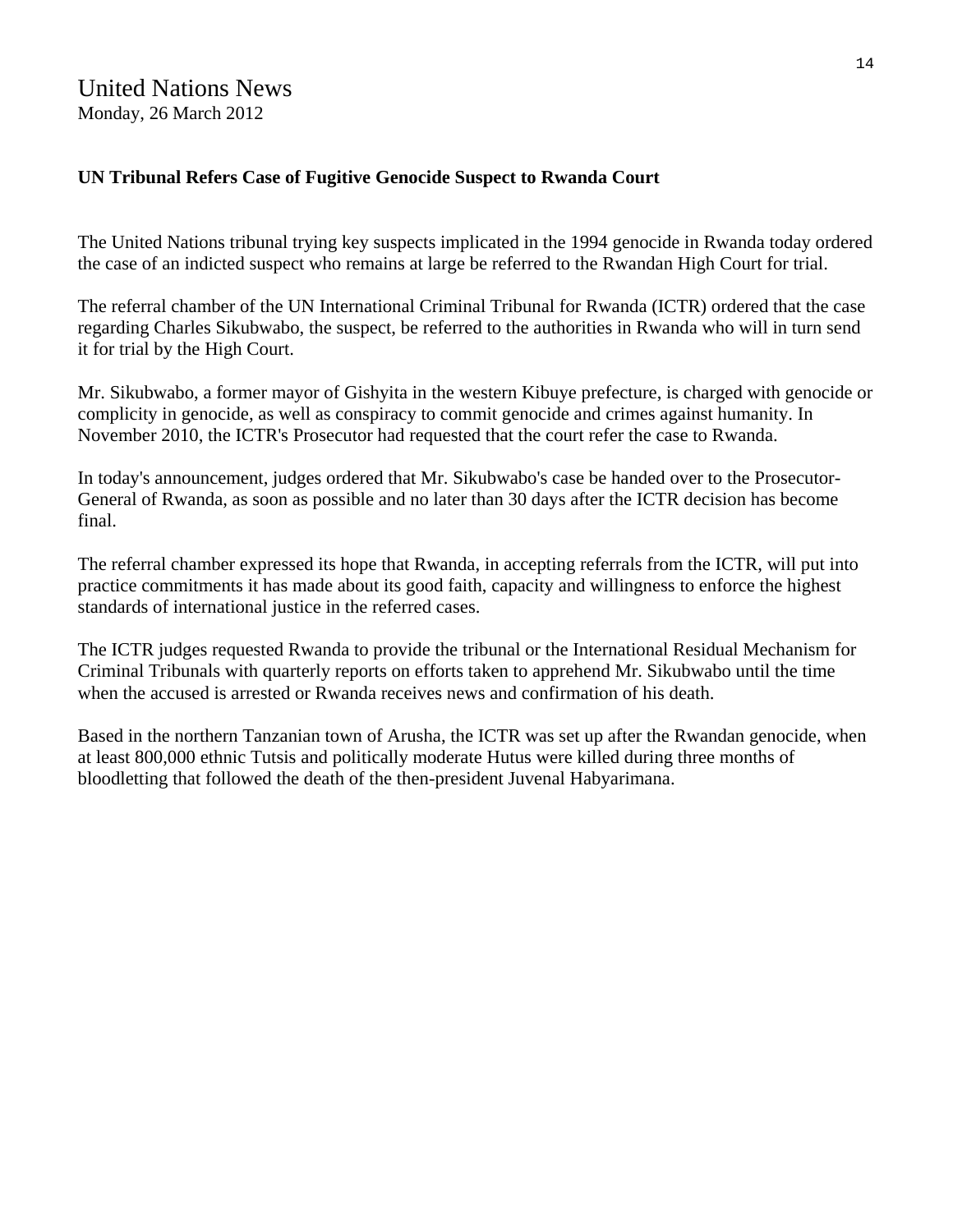### **Rwanda: Is This the Cure for Genocide?**

### By Our Reporter

 Children, refugees of the 1994 genocide (file photo) : The 18th Genocide anniversary will be held under the theme, "Let's learn from our history to shape a bright future". (Photo Courtesy United Nations) Just days before Rwanda commemorates the Genocide that tore the country apart, the world community has been warned about the dangerous bond between racism, extreme ethnicity, reckless leadership and conflict, and how it can ultimately lead to genocide.

On April 7, Rwanda, which lost more than a million of its citizens during the 1994 Genocide against the Tutsi, will commence a week-long series of events to commemorate the Genocide.

The 18th Genocide anniversary will be held under the theme, "Let's learn from our history to shape a bright future".

At the national level, a function will be held at the Amahoro National Stadium in Kigali, but commemorative events will be held across the country, at the village level.

As is always the case, survivors' interest groups are, however, expected to hold a three-month vigil covering the span of one of the most brutal massacres in recorded history.

Last week's warning comes under the banner of "Never Again' as the world marked the International Day for the Elimination of Racial Discrimination, focusing on racism and conflict. But the lessons of history are yet to be fully grasped as the world still struggles with issues of racism, across borders, within the same community and even in sports.

"Racism and racial discrimination have been used as weapons to engender fear and hatred. In extreme cases, ruthless leaders instigate prejudice to incite genocide, war crimes and crimes against humanity," said Secretary-General Ban Ki-moon in his message marking the day.

### **Early action**

A cure for the vices and indeed, even genocide itself, which is the ultimate crime against humanity, is addressing any grievances that arise in a fair and firm manner.

March 21 was designated the International Day for the Elimination of Racial Discrimination to commemorate the tragic events that occurred on the same day in 1960, in the South African township of Sharpeville when dozens of peaceful protesters were gunned down by police as they demonstrated against apartheid.

Legal experts in the fields of racism and minority issues issued their own statement, stressing the need for greater attention to prevention and early action in response to the first warning signs of tensions caused by racism and discrimination that may lead to violence and conflict situation with serious violations of human rights.

"All relevant actors should pay attention to early warning signs, including the marginalisation and social exclusion of specific groups of individuals; discriminatory legislation and policies; the persistence of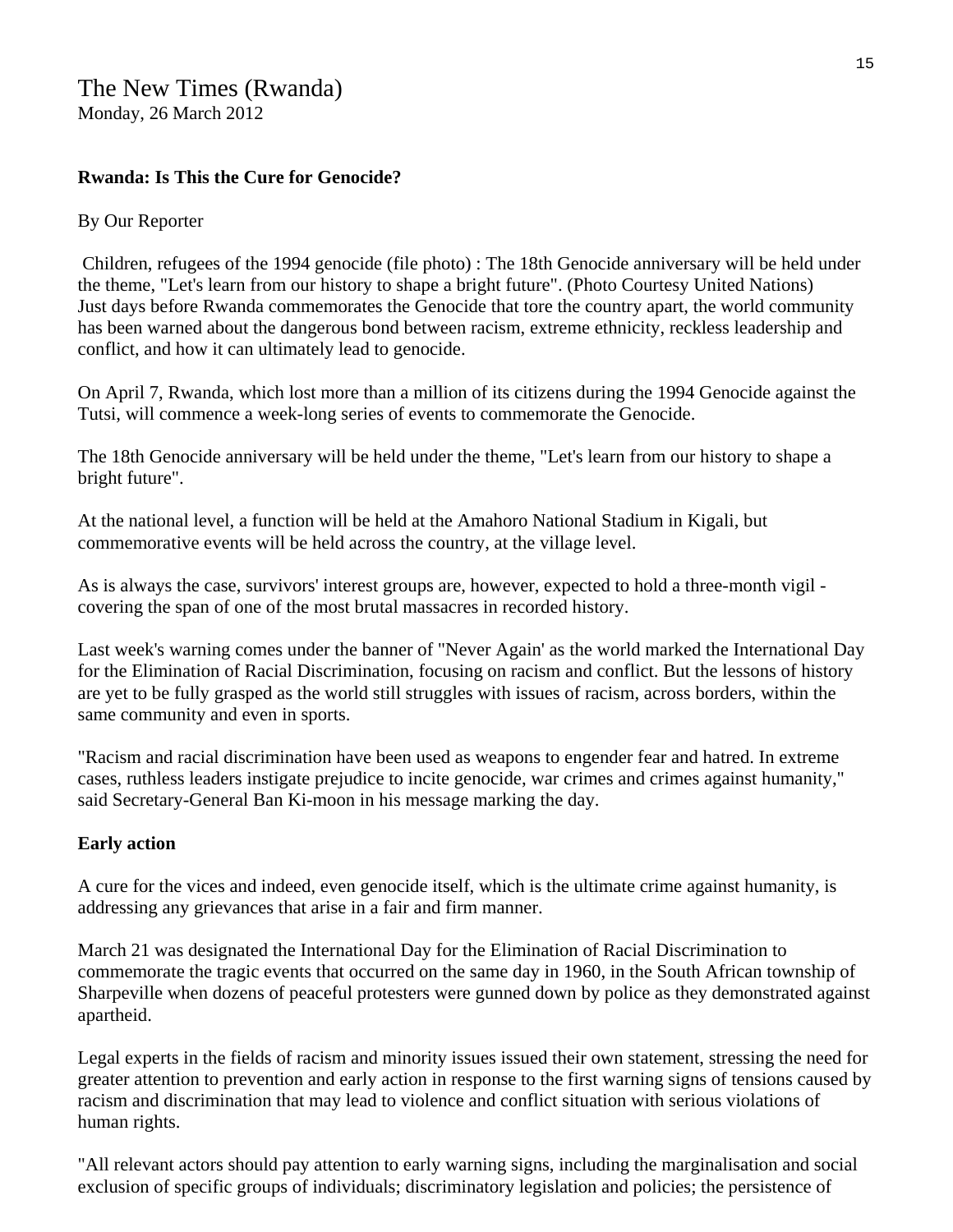racial prejudice and negative stereotypes; hate speech by public officials and the media; and violent attacks and harassment targeting ethnic groups," says Kenyan lawyer Mutuma Ruteere. He is also the UN Special Rapporteur on contemporary forms of racism, racial discrimination, xenophobia and related intolerance.

Jointly with Rita Izsák, a UN Independent Expert on minority issues, he drew attention to the important role of non-State actors, including civil society, the media, national human rights institutions, and political parties, who can serve as "watchdogs" for discriminatory government policies and play an important role in the promotion of tolerance, mutual understanding and respect for diversity.

### **Blind eye**

In addition to a new website, this year's drive to eliminate racism has also moved to the world of social networking, where the UN has established a Facebook campaign with pages in English, French and Spanish and is encouraging followers to tweet their support against the scourge of intolerance.

But the vow of "Never Again" has lost all meaning. Between April and June 1994, at least one million people were killed, in the space of 100 days, during the Genocide against the Tutsi.

The UN as well as western powers, in particular, were guilty of turning a blind eye to the Rwanda's situation, even as the head of a small continent of UN peacekeepers, Canadian General Romeo Dallaire, frantically pleaded for reinforcements as the intention to annihilate the Tutsi came to bear. Instead, the world body voted to withdraw the few men and officers it maintained in Kigali, leaving desperate Tutsis at the mercy of the marauding Interahamwe and government forces.

On July 4, 1994, the Rwanda Patriotic Front captured the capital Kigali, ending the killings and embarked on the difficult work of reconstructing both the country and the lives of its people.

But the scale and speed of the slaughter left Rwanda, the UN and the world community reeling.

A year later, in July 1995, in one of the last acts of the 42-month Bosnia war, the Bosnian Serb force, which for two years had besieged the Srebrenica enclave of 40,000 Muslims, attacked. It was an easy, bold and brutal conquest that again shamed the international community.

It earned Srebrenica its grim place in history. In just 10 days, almost 8,000 of them were rounded up and shot in an operation that required extraordinary levels of planning and logistics. It was the worst single crime of the Yugoslav wars of the 1990s and the worst massacre in Europe since the Nazi era.

### **Inclusion, dialogue, human rights**

As a result, the UN set up two war crimes courts, the International Criminal Tribunal for Rwanda (ICTR) and the International Criminal Tribunal for Yugoslavia. Both established as a juridical fact that the massacres were acts of genocide, the gravest crime there is - and the hardest to prove.

"Racism undermines peace, security, justice and social progress," Mr. Ban added. "It is a violation of human rights that tears at individuals and rips apart the social fabric."

The Secretary-General further noted that the UN was contributing to the global fight against racism by fostering inclusion, dialogue and respect for human rights.

"Where societies have been shattered by conflict, the United Nations strives to promote peace processes and peace-building that foster inclusion, dialogue, reconciliation and human rights," he stated.